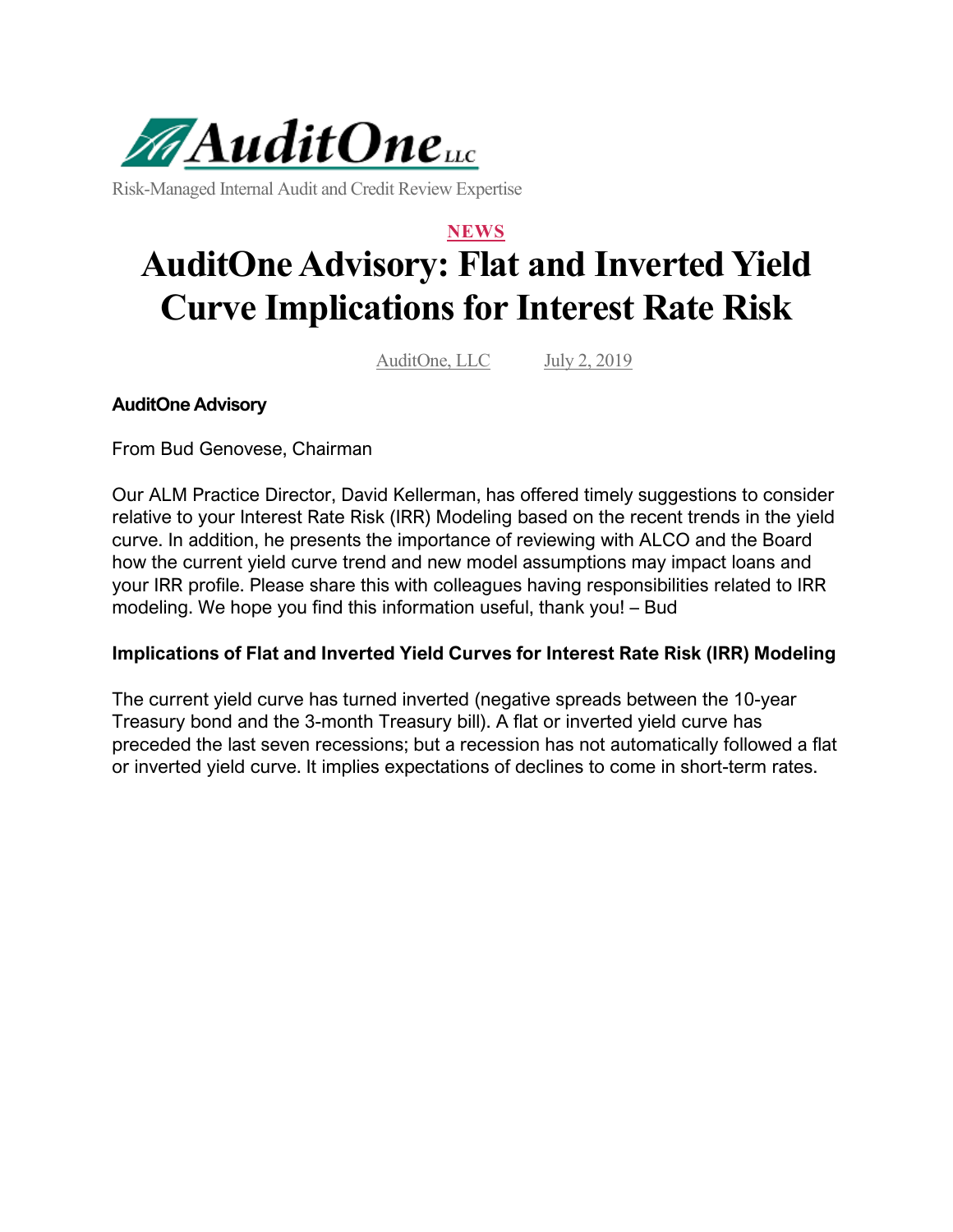#### US 10-Year/Three-Month Treasury Spread Falls Below Zero



 $\overline{6}$ 5 1990  $2000$ 2002 2004 2006  $2008$ 2010 2012 2014 2016 2018

US Treasury 10-Year/Three-Month Yield Spread (Constant Maturity)

Sources: Franklin Templeton Capital Markets Insights Group, US Federal Reserve, Macrobond. The chart illustrates the<br>spread between 10-Year Treasury notes and three-month Treasury bills. Values on the y-axis below zero rep

## **What are the implications for financial institutions as they model their interest rate risk?**

### **Scenarios:**

Institutions typically run parallel rate shocks. However, many institutions also run nonparallel rate scenarios. We highly recommend running rate scenarios that simulate a steepening of the curve and a further inversion. In "normal" periods of an upward sloping yield curve, flattener rate scenarios should also be run. This will help identify whether there is any embedded risk in the balance sheet that might be revealed through these non-parallel scenarios. The 2010 Advisory on Interest Rate Risk Management included guidance on running rate scenarios "across different tenors to reflect changing slopes and twists of the yield curve".

#### **Focus of Risk Management:**

For over a decade now institutions have largely disregarded the risk profile for down rate scenarios. If the projected change in net interest income (NII) was outside of limits, ALCO and/or the Board allowed for the exception without the need for mitigating action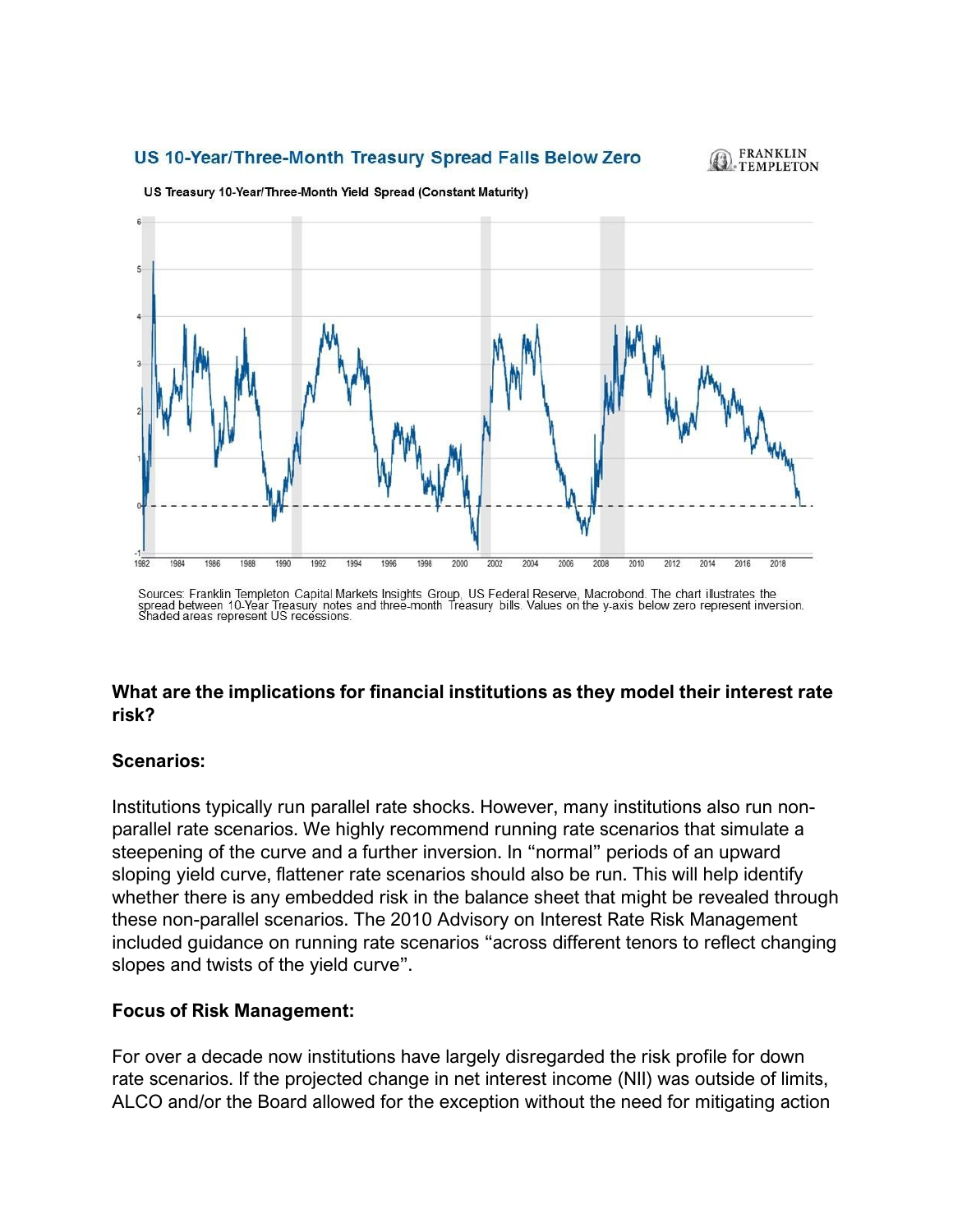plans, citing the remote likelihood of lower rates as the reason. The markets now have priced into rates a decrease in the Fed Funds rate in 2019 and perhaps another two decreases in 2020. IRR risk in down rate scenarios needs to be understood and addressed.

## **IRR Assumptions:**

Perhaps the assumption that is impacted the most by a flat or inverted yield curve are loan prepayment assumptions. Incentives to prepay an existing fixed rate loan to move to a variable rate loan are not the same in flat and inverted yield curve environments. Institutions should at least consider whether existing assumptions for prepayments are still valid in this rate environment.

Additionally, we have seen two dynamics during the 2015-2018 rate cycle (increasing short-term rates) that are worthy of mention. Most institutions have successfully lagged increasing their posted rates for non-maturity deposits (NMDs) without an impact on NMD balances. However, we now see preliminary indications of deposit rates starting to move up, and some institutions have modeled in a "catch-up" period in case rates continue to rise whereby deposit betas for the next 100 basis point increase in rates will have a beta higher than the normal beta assumption, with the normal beta resuming after the 100 basis point increase.

Additionally, loan betas are now being discussed. These betas are almost always set at 100%. That seems to be holding true for loans tied to an index; however, loans priced individually (not directly tied to an index) have seen actual betas lower than 100% during this past rate cycle. Institutions are encouraged to do a correlation analysis for loan betas (similar to what is done for deposit betas) to see if the standard 100% beta for all loans still applies.

Average life (decay rate) assumptions have been influenced by the prolonged period of low rates, and institutions are advised to consider whether historical analysis of deposit average lives computed from 2008 until today are truly a sound foundation for future expectations.